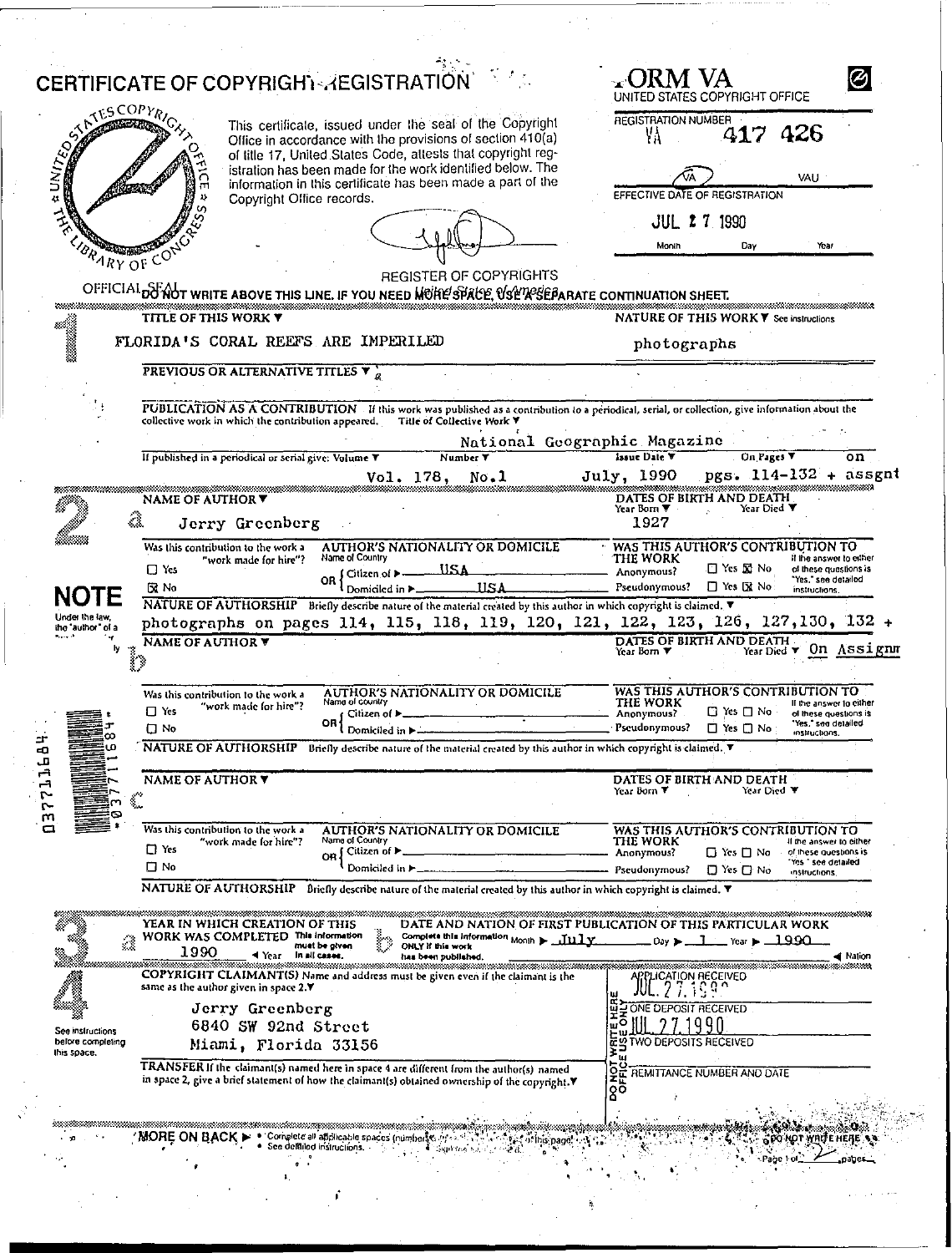|                                                                                                                                                                                                                                                                                                                                                                                       |                                                                            |                                |                                                                                                                                      | EXAMINED BY                                                                                                                                                                                                |                            |  |
|---------------------------------------------------------------------------------------------------------------------------------------------------------------------------------------------------------------------------------------------------------------------------------------------------------------------------------------------------------------------------------------|----------------------------------------------------------------------------|--------------------------------|--------------------------------------------------------------------------------------------------------------------------------------|------------------------------------------------------------------------------------------------------------------------------------------------------------------------------------------------------------|----------------------------|--|
| * Amended by C.O. per authority of telephone                                                                                                                                                                                                                                                                                                                                          |                                                                            |                                |                                                                                                                                      |                                                                                                                                                                                                            |                            |  |
| call on October 17, 1990 with Jerry Greenberg.                                                                                                                                                                                                                                                                                                                                        |                                                                            |                                |                                                                                                                                      |                                                                                                                                                                                                            | FORM VA                    |  |
|                                                                                                                                                                                                                                                                                                                                                                                       |                                                                            |                                |                                                                                                                                      | CHECKED BY                                                                                                                                                                                                 |                            |  |
|                                                                                                                                                                                                                                                                                                                                                                                       | YA .                                                                       | 417 426                        |                                                                                                                                      |                                                                                                                                                                                                            |                            |  |
|                                                                                                                                                                                                                                                                                                                                                                                       |                                                                            |                                |                                                                                                                                      | CORRESPONDENCE                                                                                                                                                                                             | FOR                        |  |
|                                                                                                                                                                                                                                                                                                                                                                                       |                                                                            |                                |                                                                                                                                      | Yes                                                                                                                                                                                                        | <b>COPYRIGHT</b>           |  |
|                                                                                                                                                                                                                                                                                                                                                                                       |                                                                            |                                |                                                                                                                                      |                                                                                                                                                                                                            | OFFICE<br>USE              |  |
|                                                                                                                                                                                                                                                                                                                                                                                       |                                                                            |                                |                                                                                                                                      |                                                                                                                                                                                                            | ONLY                       |  |
|                                                                                                                                                                                                                                                                                                                                                                                       |                                                                            |                                |                                                                                                                                      | DO NOT WRITE ABOVE THIS LINE. IF YOU NEED MORE SPACE, USE A SEPARATE CONTINUATION SHEET.                                                                                                                   |                            |  |
|                                                                                                                                                                                                                                                                                                                                                                                       |                                                                            |                                |                                                                                                                                      | PREVIOUS REGISTRATION Has ægistration for this work, or for an earlier version of this work, already been made in the Cupyright Office?                                                                    |                            |  |
|                                                                                                                                                                                                                                                                                                                                                                                       |                                                                            |                                | $\Box$ Yes $\Box$ No If your answer is "Yes," why is another registration being sought? (Check appropriate box) $\blacktriangledown$ |                                                                                                                                                                                                            |                            |  |
| $\square$ This is the first published edition of a work previously registered in unpublished form.                                                                                                                                                                                                                                                                                    |                                                                            |                                |                                                                                                                                      |                                                                                                                                                                                                            |                            |  |
| $\Box$ This is the first application submitted by this author as copyright claimant.                                                                                                                                                                                                                                                                                                  |                                                                            |                                |                                                                                                                                      |                                                                                                                                                                                                            |                            |  |
| $\square$ This is a changed version of the work, as shown by space 6 on this application.                                                                                                                                                                                                                                                                                             |                                                                            |                                |                                                                                                                                      |                                                                                                                                                                                                            |                            |  |
| If your answer is "Yes," give: Previous Registration Number V                                                                                                                                                                                                                                                                                                                         |                                                                            |                                | Year of Registration ▼                                                                                                               |                                                                                                                                                                                                            |                            |  |
|                                                                                                                                                                                                                                                                                                                                                                                       | B-960824                                                                   |                                |                                                                                                                                      | <b>March 22, 1962</b>                                                                                                                                                                                      |                            |  |
|                                                                                                                                                                                                                                                                                                                                                                                       |                                                                            |                                |                                                                                                                                      | DERIVATIVE WORK OR COMPILATION Complete both space 6a & 6b for a derivative work; complete only 6b for a compilation.                                                                                      |                            |  |
|                                                                                                                                                                                                                                                                                                                                                                                       |                                                                            |                                | a. Preexisting Material Identify any preexisting work or works that this work is based on or incorporates.                           |                                                                                                                                                                                                            |                            |  |
|                                                                                                                                                                                                                                                                                                                                                                                       |                                                                            |                                |                                                                                                                                      | U/W panorama on pages 118, 119 & 120 originally appeared on pages 58-59                                                                                                                                    |                            |  |
| in January, 1962                                                                                                                                                                                                                                                                                                                                                                      |                                                                            |                                |                                                                                                                                      |                                                                                                                                                                                                            |                            |  |
|                                                                                                                                                                                                                                                                                                                                                                                       |                                                                            |                                |                                                                                                                                      | redition Vol. 121, No.1 issue of National Geographic Magazin Consequence                                                                                                                                   |                            |  |
|                                                                                                                                                                                                                                                                                                                                                                                       |                                                                            |                                |                                                                                                                                      | Material Added to This Work Give a brief, general statement of the material that has been added to this work and in which copyright is claimed.                                                            | his space.                 |  |
|                                                                                                                                                                                                                                                                                                                                                                                       |                                                                            |                                |                                                                                                                                      | Reconstruction of coral reef panorama in color and details <sup>24</sup> on pages 118, 119, & 120                                                                                                          |                            |  |
|                                                                                                                                                                                                                                                                                                                                                                                       |                                                                            |                                | and additional new photographs listed at space Z.                                                                                    |                                                                                                                                                                                                            |                            |  |
|                                                                                                                                                                                                                                                                                                                                                                                       |                                                                            |                                |                                                                                                                                      |                                                                                                                                                                                                            |                            |  |
|                                                                                                                                                                                                                                                                                                                                                                                       |                                                                            |                                |                                                                                                                                      |                                                                                                                                                                                                            |                            |  |
| Name V                                                                                                                                                                                                                                                                                                                                                                                |                                                                            |                                | Account Number <b>V</b>                                                                                                              | DEPOSIT ACCOUNT If the registration fee is to be charged to a Deposit Account established in the Copyright Office, give name and number of Account,                                                        |                            |  |
|                                                                                                                                                                                                                                                                                                                                                                                       |                                                                            |                                |                                                                                                                                      |                                                                                                                                                                                                            |                            |  |
|                                                                                                                                                                                                                                                                                                                                                                                       |                                                                            |                                |                                                                                                                                      |                                                                                                                                                                                                            |                            |  |
|                                                                                                                                                                                                                                                                                                                                                                                       |                                                                            |                                |                                                                                                                                      |                                                                                                                                                                                                            |                            |  |
|                                                                                                                                                                                                                                                                                                                                                                                       |                                                                            |                                |                                                                                                                                      |                                                                                                                                                                                                            |                            |  |
|                                                                                                                                                                                                                                                                                                                                                                                       |                                                                            |                                |                                                                                                                                      |                                                                                                                                                                                                            |                            |  |
|                                                                                                                                                                                                                                                                                                                                                                                       |                                                                            |                                |                                                                                                                                      | CORRESPONDENCE Give name and address to which correspondence about this application should be sent. Name/Address/ApI/City/State/Zip Y                                                                      |                            |  |
|                                                                                                                                                                                                                                                                                                                                                                                       | Jerry Greenberg                                                            |                                |                                                                                                                                      |                                                                                                                                                                                                            |                            |  |
|                                                                                                                                                                                                                                                                                                                                                                                       | 6840 SW 92nd Street                                                        |                                |                                                                                                                                      |                                                                                                                                                                                                            |                            |  |
|                                                                                                                                                                                                                                                                                                                                                                                       | Miami.                                                                     | Florida 33156                  |                                                                                                                                      |                                                                                                                                                                                                            | Be sure Io                 |  |
|                                                                                                                                                                                                                                                                                                                                                                                       |                                                                            |                                |                                                                                                                                      |                                                                                                                                                                                                            | give your<br>daytime phone |  |
|                                                                                                                                                                                                                                                                                                                                                                                       |                                                                            | - Area Code & Telephone Number | 305/                                                                                                                                 | 667-4051                                                                                                                                                                                                   | <b>I</b> number            |  |
|                                                                                                                                                                                                                                                                                                                                                                                       | $\int_{\tau}$ the undersigned, hereby certify that I am the                |                                |                                                                                                                                      |                                                                                                                                                                                                            |                            |  |
|                                                                                                                                                                                                                                                                                                                                                                                       |                                                                            |                                |                                                                                                                                      |                                                                                                                                                                                                            |                            |  |
|                                                                                                                                                                                                                                                                                                                                                                                       |                                                                            |                                |                                                                                                                                      |                                                                                                                                                                                                            |                            |  |
|                                                                                                                                                                                                                                                                                                                                                                                       |                                                                            |                                |                                                                                                                                      |                                                                                                                                                                                                            |                            |  |
|                                                                                                                                                                                                                                                                                                                                                                                       |                                                                            |                                |                                                                                                                                      |                                                                                                                                                                                                            |                            |  |
|                                                                                                                                                                                                                                                                                                                                                                                       |                                                                            |                                |                                                                                                                                      |                                                                                                                                                                                                            |                            |  |
|                                                                                                                                                                                                                                                                                                                                                                                       | Name of author or other copyright claimant, or owner of exclusive right(s) |                                |                                                                                                                                      |                                                                                                                                                                                                            |                            |  |
|                                                                                                                                                                                                                                                                                                                                                                                       |                                                                            |                                |                                                                                                                                      |                                                                                                                                                                                                            |                            |  |
|                                                                                                                                                                                                                                                                                                                                                                                       |                                                                            |                                |                                                                                                                                      |                                                                                                                                                                                                            |                            |  |
|                                                                                                                                                                                                                                                                                                                                                                                       |                                                                            |                                |                                                                                                                                      |                                                                                                                                                                                                            |                            |  |
|                                                                                                                                                                                                                                                                                                                                                                                       |                                                                            |                                |                                                                                                                                      | Typed or printed name and date $\Psi$ If this application gives a day $\mathbf{A}$ f publication in space 3, do not sign and submit it before that date.                                                   |                            |  |
|                                                                                                                                                                                                                                                                                                                                                                                       |                                                                            | Greenb                         |                                                                                                                                      |                                                                                                                                                                                                            |                            |  |
|                                                                                                                                                                                                                                                                                                                                                                                       |                                                                            |                                |                                                                                                                                      | July 25,<br>1990<br>date Þ                                                                                                                                                                                 |                            |  |
|                                                                                                                                                                                                                                                                                                                                                                                       | Handwritten signatur<br>(X) V                                              |                                |                                                                                                                                      |                                                                                                                                                                                                            |                            |  |
|                                                                                                                                                                                                                                                                                                                                                                                       |                                                                            |                                |                                                                                                                                      |                                                                                                                                                                                                            |                            |  |
|                                                                                                                                                                                                                                                                                                                                                                                       |                                                                            |                                |                                                                                                                                      |                                                                                                                                                                                                            |                            |  |
| Name Y                                                                                                                                                                                                                                                                                                                                                                                |                                                                            |                                |                                                                                                                                      | Complete all necessary spaces<br>Sign your application in space 8                                                                                                                                          |                            |  |
|                                                                                                                                                                                                                                                                                                                                                                                       | Jerry                                                                      | cenberg                        |                                                                                                                                      | SEND ALL 3 ELEMENTS                                                                                                                                                                                        |                            |  |
|                                                                                                                                                                                                                                                                                                                                                                                       | Number/Street/Apartment Number                                             |                                |                                                                                                                                      | THE SAME PACKAGE:<br>Application form                                                                                                                                                                      |                            |  |
| <b>CERTIFICATION°</b><br>Check only one V<br>$\Box$ author<br><sup>25</sup> other copyright claimant<br>$\Box$ owner of exclusive right(s)<br>authorized acent of<br>of the work identified in this application and that the statements made<br>by me in this application are correct to the best of my knowledge.<br><b>MAIL</b><br><b>CERTIFI-</b><br><b>CATE TO</b><br>Certificate | 6840 SW 92nd Street                                                        |                                |                                                                                                                                      | Non-refundable \$10 filing fee<br>in check or maney arder                                                                                                                                                  |                            |  |
| will be<br>City/State/ZIP: Y                                                                                                                                                                                                                                                                                                                                                          |                                                                            |                                |                                                                                                                                      | nayable to Register of Copyrigh<br>:Deposit material                                                                                                                                                       |                            |  |
| malled in<br>window.                                                                                                                                                                                                                                                                                                                                                                  | міаті<br>TOL 1                                                             |                                |                                                                                                                                      |                                                                                                                                                                                                            |                            |  |
| envolope.                                                                                                                                                                                                                                                                                                                                                                             |                                                                            |                                |                                                                                                                                      |                                                                                                                                                                                                            |                            |  |
|                                                                                                                                                                                                                                                                                                                                                                                       |                                                                            |                                |                                                                                                                                      | Washington, D.C. 20550 M.                                                                                                                                                                                  |                            |  |
| connection with the application, shall be lined not more than \$2,500.                                                                                                                                                                                                                                                                                                                |                                                                            |                                |                                                                                                                                      | 71 U.S.C. I Societ, Any person who keowingly makes a late representation of a material fact in the application for copyright registration provided to by section 409, or in any written statement filed in |                            |  |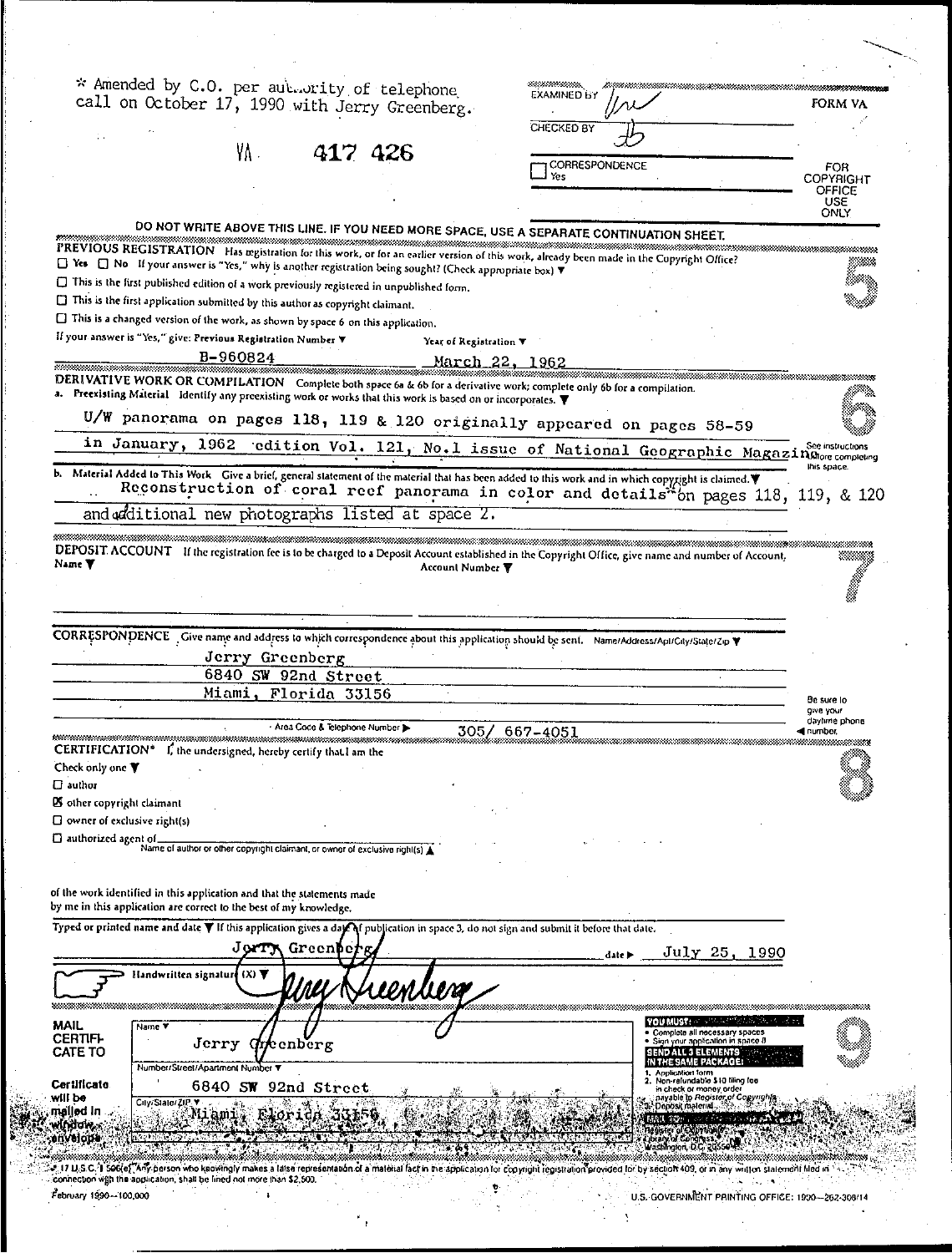# National Geographic Society

### WASHINGTON, D. C. 20036

**SUZANNE DUPRE**

. . "

December 18, 1985

Mr. Jerry Greenberg SEAHAWK PRESS 6840 SW 92nd Street<br>Miami, Florida 33156 Miami, Florida 33156

Dear Mr. Greenberg:

In reply to your letter of November 15th to Mr. Garrett, the National Geographic society hereby assigns to you all right, title and interest, including copyright, in your photographs appearing in National Geographic Magazine, as follows:

> January, 1962 Vol. 121, No.1

> > photos on cover and pages 58 through 89

Registration No. B-960824 Date: March 22, 1962

February, 1968 Vol. 133, No.2

Photos on cover and pages 222-223, 225, 226-227, 238, 240-241 and 251

Registration No. B-402772 Date: January 31, 1968

Registration No. B-701984

Date: July 15, 1971

May, 1971 Vol. 139, No.5

:es: Photos on pages 674 through 683

District cl Columbia

Subscribed end sworn to belore

me this  $\sqrt{\frac{\beta^7 H}{1.2}}$  day of Dr: *ct* f\1 Bu *i* ili5~  $1.1171$ Notary Public <u>WASHINGTON, D. C.</u>

My Committive La Line January 31, 1938

cc: W. E. Garrett, Editor

 $1$  )  $\geq$ , Sincerely yours,

•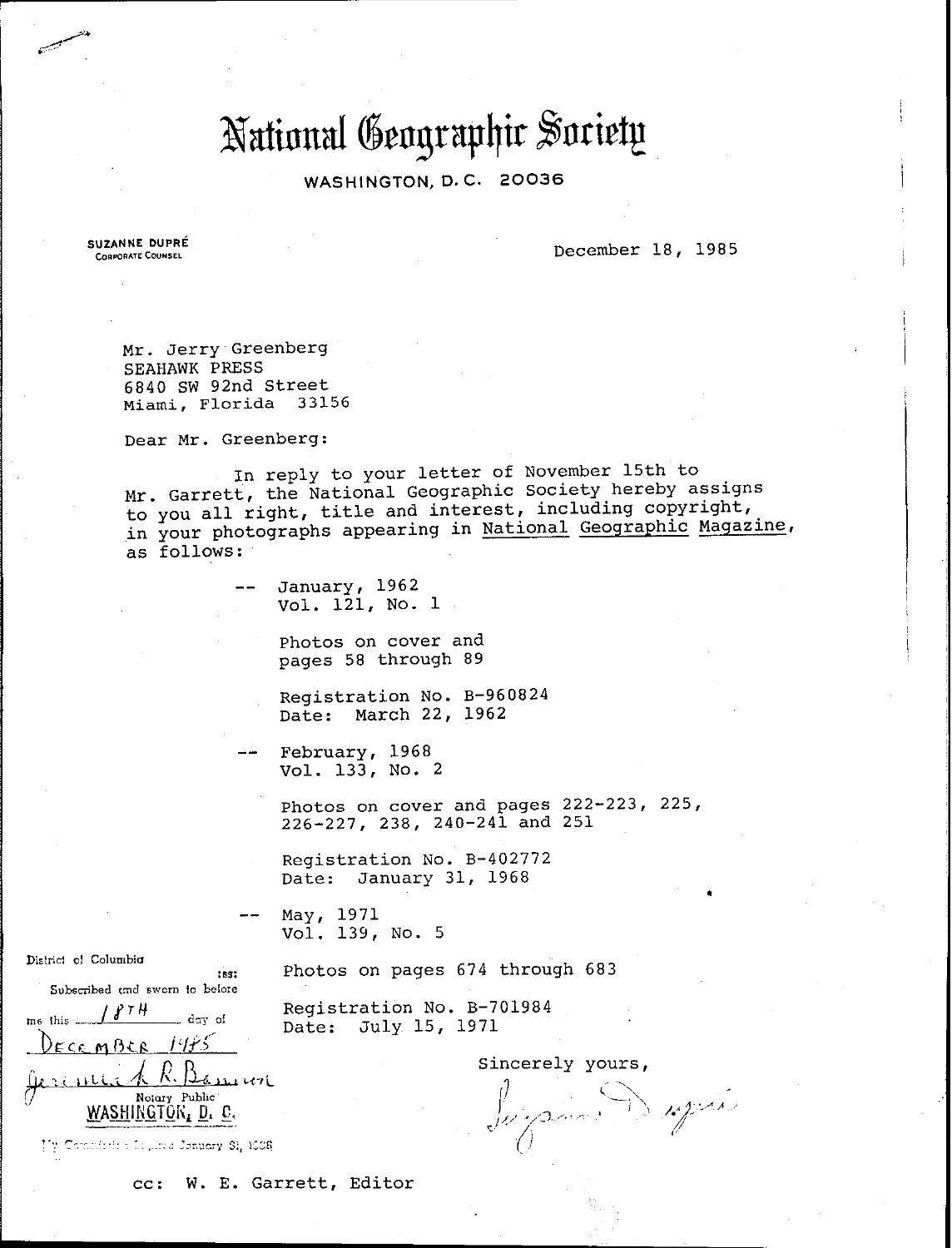Copyright<br>Office<br>of the United States THE LIBRARY Œ CONGRESS

3-DIFFERENT<br>NATIONAL<br>GEOGRAPHIC COPYRIGHTS

Certificate of Recordation

THIS IS TO CERTIFY THAT THE ATTACHED DOCU-MENT WAS RECORDED IN THE COPYRIGHT OFFICE ON THE DATE AND IN THE PLACE SHOWN BELOW.

THIS CERTIFICATE IS ISSUED UNDER THE SEAL OF THE COPYRIGHT OFFICE.



OFFICIAL SEAL

Register of Copyrights and Assistant Librarian for Copyright Services

DATE OF RECORDATION

16Sep88

| í.<br>والشائل<br>                                    | Ŧ             |
|------------------------------------------------------|---------------|
| <b>VOLUME</b>                                        | PAGE          |
| ×.<br>2391                                           | 422<br>٠<br>٠ |
| <b>A BAR A BAR A BAR A BAR A BA</b><br><b>VOLUME</b> | . .<br>PAGE   |

Certificate of Recordation C-762 September 1987-40,000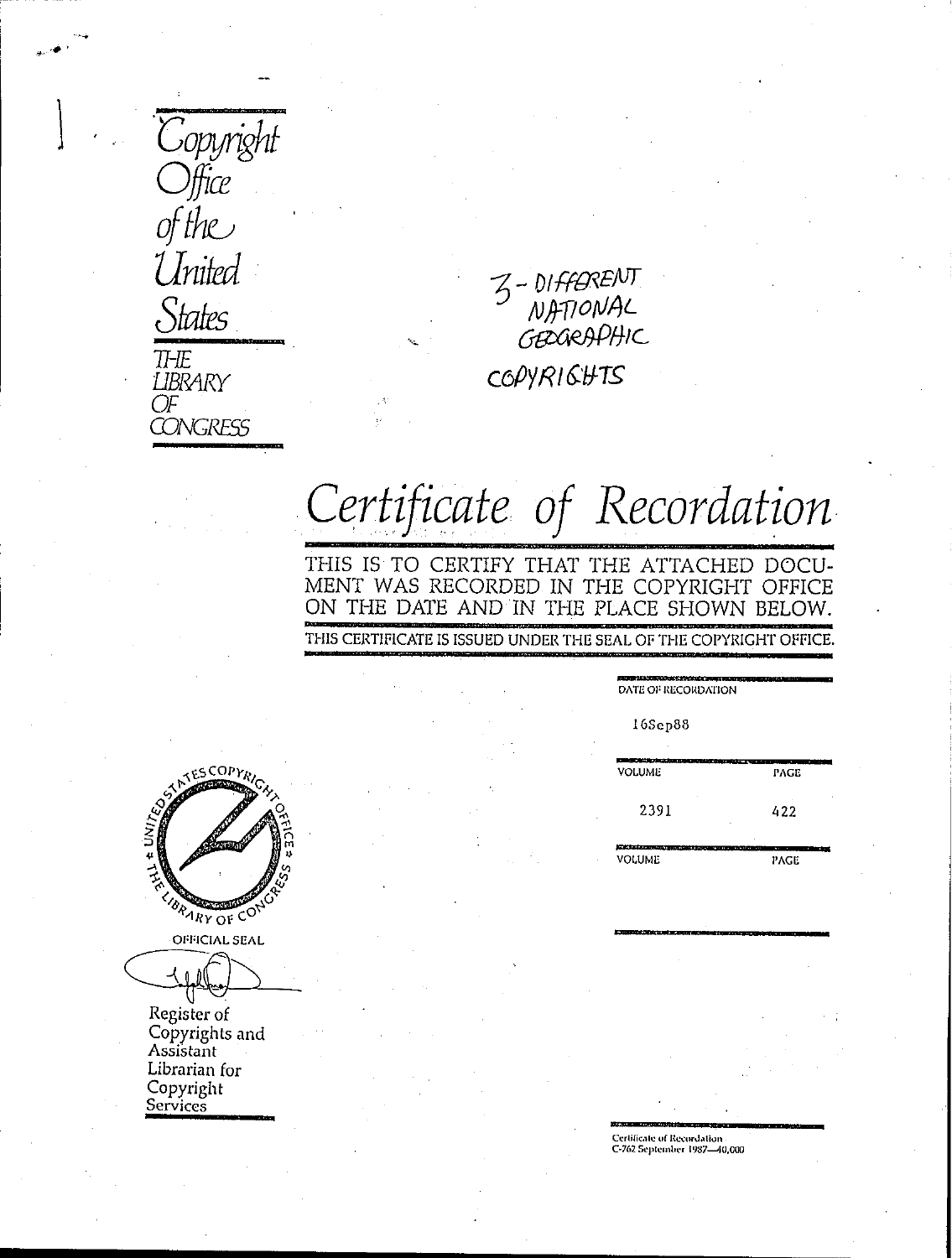### **CERTIFICATE OF RENEWAL EGISTRATION**



OFFICIAL SEAL

This certificate, issued under the seal of the Copyright<br>Office in accordance with the provisions of section 304 of<br>title 17, United States Code, attests that renewal registra-<br>tion has been made for the work identified be records.

REGISTER OF COPYRIGHTS<br>United States of America

## **FORM RE**

UNITED STATES COPYRIGHT OFFICE

| <b>REGISTRATION NUMBER</b> |                                                    |  |
|----------------------------|----------------------------------------------------|--|
| Rт                         | 478-546                                            |  |
|                            |                                                    |  |
|                            |                                                    |  |
|                            | EFFECTIVE DATE OF REMAINING<br><b>LEQ'STRATION</b> |  |
|                            | $-0.56 - 2.9$                                      |  |
|                            | - IYearl                                           |  |

| <b>Contact</b>                                  | DO NOT WRITE ABOVE THIS LINE. FOR COPYRIGHT OFFICE USE ONLY                                                                                                                                                                                                                                                                                                                                                    |
|-------------------------------------------------|----------------------------------------------------------------------------------------------------------------------------------------------------------------------------------------------------------------------------------------------------------------------------------------------------------------------------------------------------------------------------------------------------------------|
| 1                                               | RENEWAL CLAIMANT(S), ADDRESS(ES), AND STATEMENT OF CLAIM: (See instructions)                                                                                                                                                                                                                                                                                                                                   |
| Renowal<br>Claimant(s)                          | Name. Jerry Greenberg<br>1<br>Claiming as tax there Proprietor of copyright in a work made for hire *<br>(Use appropriate statement from instructions)                                                                                                                                                                                                                                                         |
|                                                 | 2<br>Claiming as experience of the contract of the appropriate statement from instructions)                                                                                                                                                                                                                                                                                                                    |
|                                                 | 3<br>Claiming as example in the contract of the statement low instructions)                                                                                                                                                                                                                                                                                                                                    |
| コ<br>വ<br>مہ<br>÷<br><b>n</b><br>m<br>Authoris) | LE OF WORK IN WHICH RENEWAL IS CLAIMED:<br>National Geographic<br><b>NEWABLE MATTER:</b><br>photographs appearing on cover and pages.58 thru.89<br>DINTRIBUTION TO PERIODICAL OR COMPOSITE WORK: Florida's Coral City Beneath the Sea.<br>Tille of periodical or composite work: Key. Largo Recf: America's First Undersea Park<br>.<br><b>AUTHOR(S) OF RENEWABLE MATTER:</b><br>National Geographic Society * |
|                                                 |                                                                                                                                                                                                                                                                                                                                                                                                                |
| Facts of<br>Original<br>Registration            | ORIGINAL REGISTRATION NUMBER:<br>ORIGINAL COPYRIGHT CLAIMANT:<br>National Geographic Society : original claimant<br>* VA 402-545<br>assignment of copyright to Jerry Greenberg 12/18/8\$<br>Cert. of Recordation 16/Sept88, Vol 2391, pg.422<br>ORIGINAL DATE OF COPYRIGHT:<br>ವಾರಿ ಎಲ                                                                                                                         |
|                                                 | • If the original registration for this work was made in unpublished form,<br>• If the original registration for this work was made in published form.<br>give: Profile for<br>give:<br>OR<br>March 22, 1962<br>DATE OF PUBLICATION:<br>DATE OF REGISTRATION: .<br>(Month)<br>(Year)<br>(Month)<br>(Day)<br>(Day)<br>(Year)                                                                                    |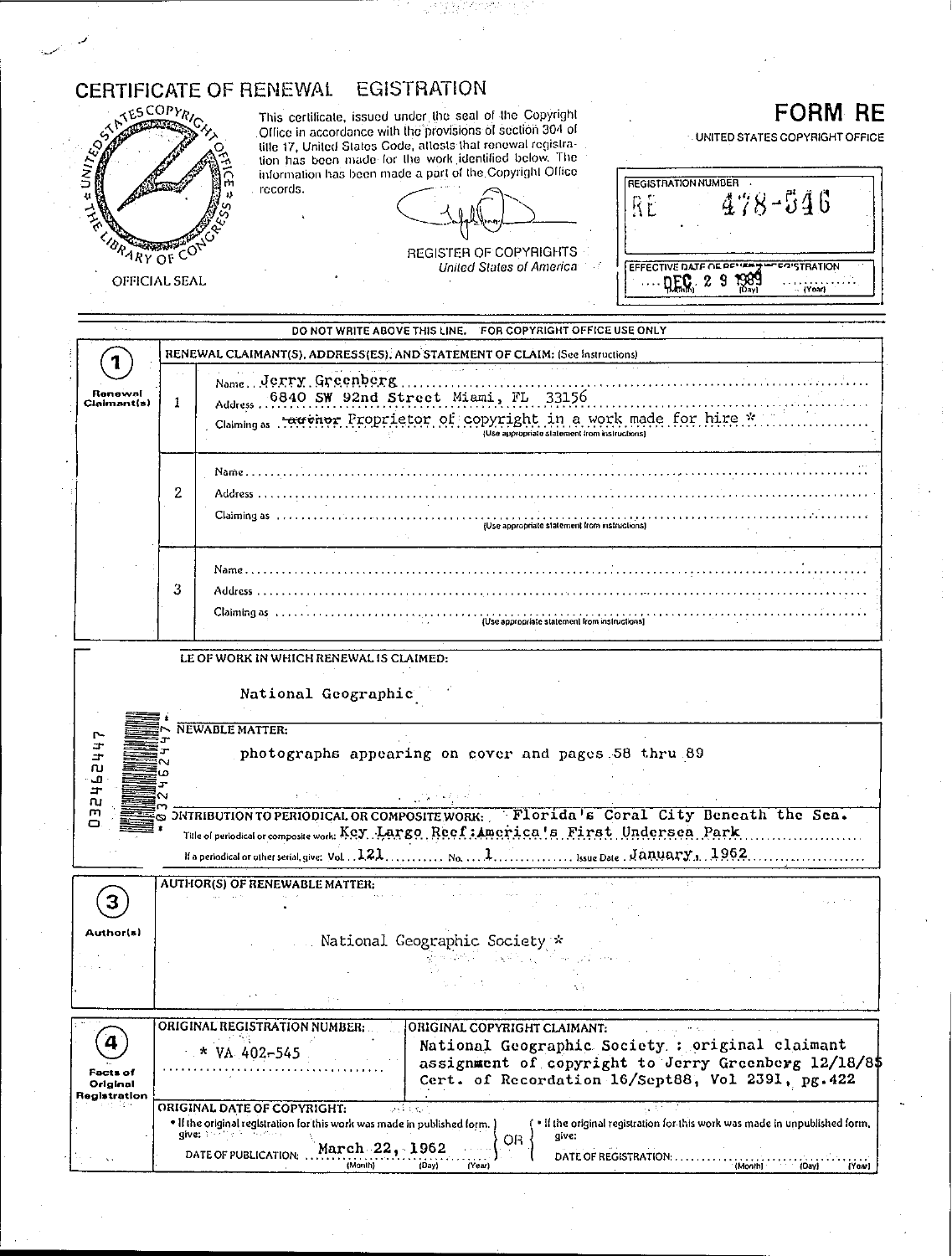RENEWAL APPLICATION RECEIVED: EXAMINED BY: . (SO. JAN 23.1990 <del>DEO 23.1389</del> FOR \*Amended by Copyright Office<br>RE 478-546 CHECKED BY:..... **COPYRIGHT** OFFICE **REMITTANCE NUMBER AND DATE:** DEPOSIT ACCOUNT **USE** FUNDS USED: ONLY  $\Box$ DO NOT WRITE ABOVE THIS LINE, FOR COPYRIGHT OFFICE USE ONLY RENEWAL FOR GROUP OF WORKS BY SAME AUTHOR: To make a single registration for a group of works by the same individual author published as contributions to periodicals (see instructions), give full information about each contribution. If more space is needed, request continuation  $5^{\degree}$ sheet (Form RE/CON). Renewal Title of Contribution: ... for Group Title of Periodical: . . . . . . . . . . . . of Works  $\bf I$ Date of Publication: . . . . . . . . . . . Registration Number: . . . **Month** TDavi **IYoarl** Title of Contribution: .................................  $\overline{z}$ Date of Publication: . . . . . . . . . . . . . ......................... Registration Number: ............. (Dav) ...<br>(Year) Title of Contribution: All Allen Contracts  $\overline{3}$ Title of Contribution: . . . . Title of Periodical: . . . . . . . . Vol. . . . . . . . . No. . . . . . . . . Issue Date . . . . . . . .  $\overline{4}$  $\frac{1}{100}$  $\frac{1}{\sqrt{2}}$ ... Registration Number: ........ Title of Contribution: ....... Title of Periodical: . . . . . . . . ..., Vol. . . . . . . . No. . . . . . . . Issue Date . . . . . . . . .  $\overline{5}$ Date of Publication: ... i<br>TDavi َ<br>Yearl ا Registration Number: . . . . . . . . . . . . Month) Title of Contribution: ................................. 6 Date of Publication: . . . . . . . . . (Month) .<br>(Dav) Title of Contribution: . . Title of Periodical: . . . . . . . . .. Vol. . . . . . . . No. . **Control of Issue Date Inc.**  $\overline{7}$ . Registration Number: . . . . . . . . . .<br>(Year) (Dav) DEPOSIT ACCOUNT: (If the registration fee is to be charged to a Deposit CORRESPONDENCE: (Give name and address to which correspondence about this application should be sent.) 305/667-4051 Account established in the Copyright Ollice, give name and number of ່ຣົ Mame: Jerry Greenberg Account.l: Fon and Name: Miami, Florida  $33156^{(A01)}$ **Correspond** ence Account Number: . . . . . . . . . . . . CERTIFICATION: I, the undersigned, hereby certify that I am the: (Check 94e) O duly authorized pgent of. Ø renewal claimant  $\overline{\mathbf{z}}$ (Name of renewal claimani) of the work identified in this application, and that the statements  $\phi$ n are correct to the best of my knowledge. .<br>Cortification Handwritten signature: VI **Application** Ó Typed or printed name:  $\sqrt{\beta}$  errly  $\beta$  . Greenberg  $\cdots$ must he signed)  $D_{\text{ate}}$ ... January. 16, 1990...... **MAIL**  $\mathbf{8}$ Jerry Greenberg **CERTIFICATE** 6840 SW 92nd Street **TO** .<br>Address for Figure 1999<br>For Street and Apartment Number a a Michael Ann an Louis Return of Miami, Mian.<br>City  $F1$  or  $i$  da  $i$ <sup>29</sup> code) 33156 Certificate (Cortificate will<br>be mailed in window envelope) U.S. GOVERNMENT PRINTING OFFICE: 1978-261-022/10 Apr. 1978-500,000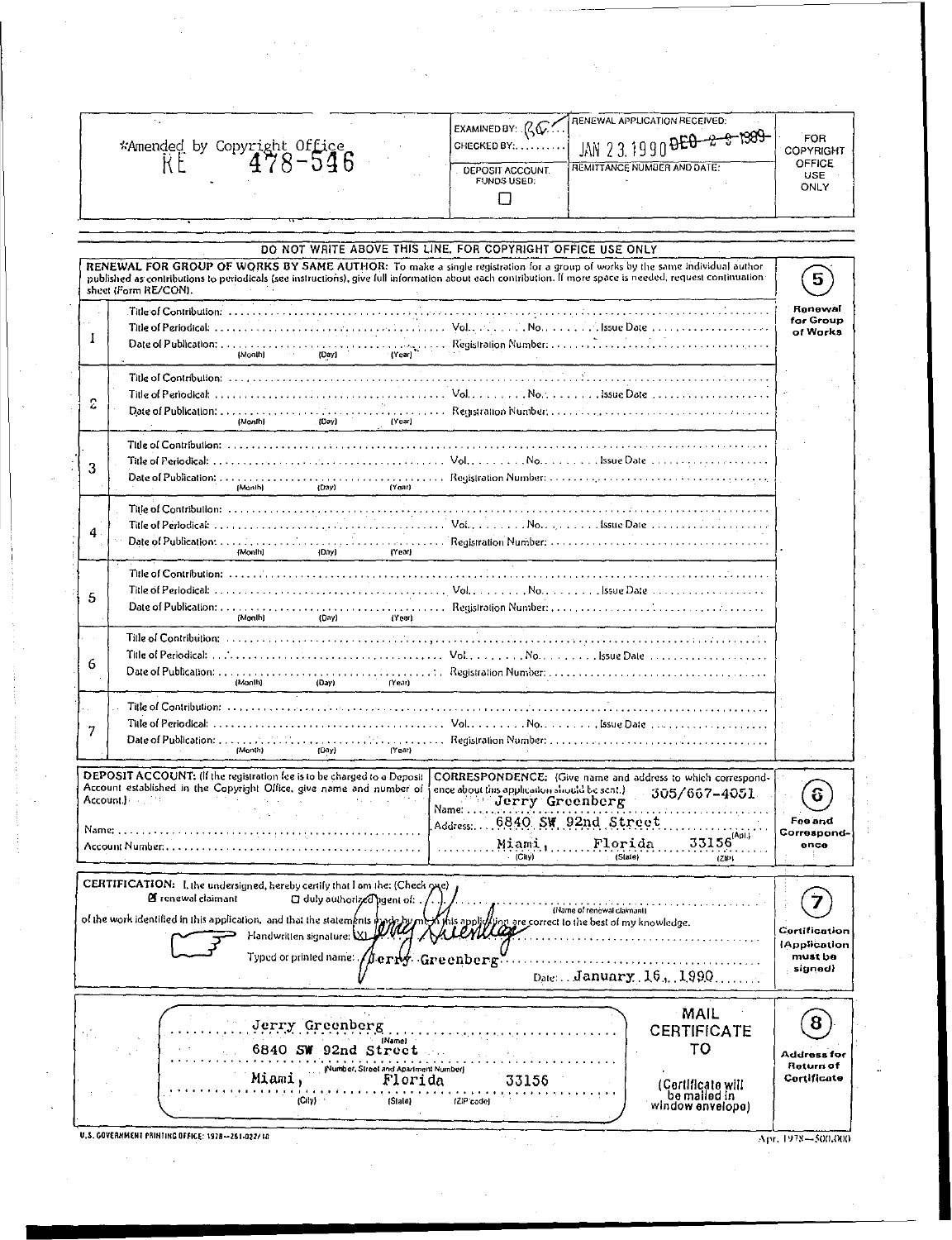|                                           |   | <b>CERTIFICATE OF REGISTRATION</b>                                                 |                                                                                                                                                                                                                                                                                                |                                                            | FORM RE                                                                                                                                                            |
|-------------------------------------------|---|------------------------------------------------------------------------------------|------------------------------------------------------------------------------------------------------------------------------------------------------------------------------------------------------------------------------------------------------------------------------------------------|------------------------------------------------------------|--------------------------------------------------------------------------------------------------------------------------------------------------------------------|
|                                           | 석 | ANTESCOPYRIC<br>RARY OF CO<br>OFFICIAL SEAL                                        | This Certificate issued under the seal of the Copyright<br>Office in accordance with title 17, United States Code,<br>attests that registration has been made for the work identi-<br>fied below. The information on this certificate has been<br>made a part of the Copyright Office records. | REGISTER OF COPYRIGHTS (Manth)<br>United States of America | UNITED STATES COPYPIGHT OFFICE<br>RE 723-710<br><b>IVE DATE OF RENEWAL REGISTRATION</b><br>March.<br>.1996.                                                        |
|                                           |   |                                                                                    | DO NOT WRITE ABOVE THIS LINE.                                                                                                                                                                                                                                                                  | FOR COPYRIGHT OFFICE USE ONLY                              |                                                                                                                                                                    |
|                                           |   |                                                                                    | RENEWAL CLAIMANT(S), ADDRESS(ES), AND STATEMENT OF CLAIM: (See Instructions)                                                                                                                                                                                                                   |                                                            |                                                                                                                                                                    |
| Bonawal<br>Cialmont(#)                    | 1 | Jerry Greenberg<br>Name<br>Address                                                 | 6840 SW 92nd Street, Miami, Florida 33156<br>Claiming as  Proprietor of copyright in a work made for hire:                                                                                                                                                                                     | (Use appropriate statement from instructions)              |                                                                                                                                                                    |
|                                           | 2 | Name<br>Address<br>Claiming as                                                     |                                                                                                                                                                                                                                                                                                | (Use appropriate statement from instructions)              |                                                                                                                                                                    |
|                                           | 3 | Name<br>Address                                                                    |                                                                                                                                                                                                                                                                                                |                                                            |                                                                                                                                                                    |
| œ<br>m                                    |   | TITLE OF WORK IN WHICH RENEWAL IS CLAIMED:<br><b>RENEWABLE MATTER:</b>             | NATIONAL GEOGRAPHIC<br>238, 240, 241, 251, 256 & 257                                                                                                                                                                                                                                           | Sharks: Wolves of the Sea                                  | photographs appearing on cover and on pages $222$ , $223$ , $225$ , $226$ , $227$ ,                                                                                |
|                                           |   |                                                                                    | CONTRIBUTION TO PERIODICAL OR COMPOSITE WORK: SHARKS: Wolves of the Soa.<br>Tate of periodical or composite work:  SRARKS: WOLTOB: Of., tho., Sen.,                                                                                                                                            |                                                            |                                                                                                                                                                    |
| 3<br>Amhoris)                             |   | <b>AUTHOR(S) OF RENEWABLE MATTER:</b>                                              | National Geographic Society                                                                                                                                                                                                                                                                    |                                                            |                                                                                                                                                                    |
|                                           |   |                                                                                    |                                                                                                                                                                                                                                                                                                |                                                            |                                                                                                                                                                    |
| 4<br>Facta of<br>Original<br>legistration |   | <b>ORIGINAL REGISTRATION NUMBER:</b><br>$B-402-772$<br>ORIGINAL DATE OF COPYRIGHT: | ORIGINAL COPYRIGHT CLAIMANT:                                                                                                                                                                                                                                                                   |                                                            | National Geographic Society: original claimant<br>Assignment of copyright to Jerry Greenberg 12/18/85<br>Corticate of Recordation 16/Sept 88, Vol.2391<br>page 422 |
|                                           |   | . If the original registration for this work was made in published form, I         |                                                                                                                                                                                                                                                                                                |                                                            | ( • If the original registration for this work was made in unpublished form,                                                                                       |

 $\ddot{\phantom{a}}$ 

 $\label{eq:1} \begin{aligned} \mathcal{L}_{\text{max}}(\mathcal{L}_{\text{max}}, \mathcal{L}_{\text{max}}(\mathcal{L}_{\text{max}})) \leq \mathcal{L}_{\text{max}}(\mathcal{L}_{\text{max}}(\mathcal{L}_{\text{max}}(\mathcal{L}_{\text{max}}(\mathcal{L}_{\text{max}}(\mathcal{L}_{\text{max}}(\mathcal{L}_{\text{max}}(\mathcal{L}_{\text{max}}(\mathcal{L}_{\text{max}}(\mathcal{L}_{\text{max}}(\mathcal{L}_{\text{max}}(\mathcal{L}_{\text{max}}(\mathcal{L}_{\text{max}}(\mathcal{L}_{\text{max}}(\mathcal{L}_{$ 

 $\frac{1}{\sqrt{2}}$  $\ddot{\phantom{0}}$ 

Ŷ,

「このこと」ということに、「このことは、「このことは、「このことに、「このことは、「このことは、「このことは、「このことは、「このことは、「このことは、「このこと」ということ」ということに、「このこと このことには、「このことは、「このことは、「このことは、「このことは、「このことは、「このことは、「このことは、「このことは、「このことは、「このことは、「このことは、「このことは、「このことは、「このことは、「このことは、「このことは、

দ্যুক<br>ব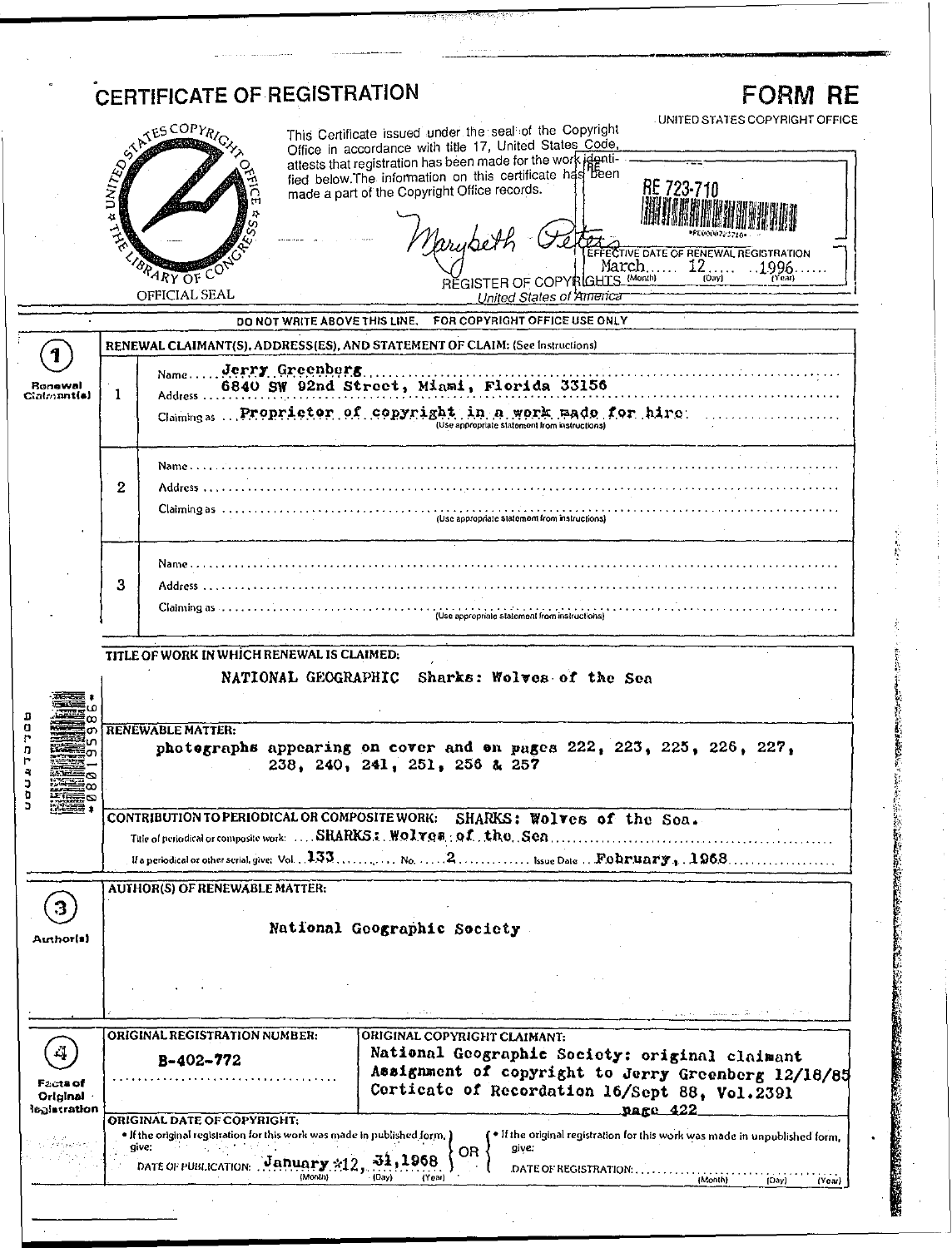|           | * Amended by Copyright Office                                                                                                                                                                                                                                                                               | EXAMINED BY: .<br>CHECKED BY:. L             | <b>RENEWAL APPLICATION RECEIVED:</b><br>JAN 11.1996                                                                  | <b>FOR</b><br><b>COPYRIGHT</b> |
|-----------|-------------------------------------------------------------------------------------------------------------------------------------------------------------------------------------------------------------------------------------------------------------------------------------------------------------|----------------------------------------------|----------------------------------------------------------------------------------------------------------------------|--------------------------------|
|           |                                                                                                                                                                                                                                                                                                             | <b>DEPOSIT ACCOUNT</b>                       | <b>REMITTANCE NUMBER AND DATE:</b>                                                                                   | OFFICE<br><b>USE</b>           |
|           |                                                                                                                                                                                                                                                                                                             | <b>FUNDS USED.</b><br>□                      | <b>SOND RECEIVED</b> MAR 1 2 1996                                                                                    | <b>ONLY</b>                    |
|           |                                                                                                                                                                                                                                                                                                             |                                              |                                                                                                                      |                                |
|           | DO NOT WRITE ABOVE THIS LINE. FOR COPYRIGHT OFFICE USE ONLY                                                                                                                                                                                                                                                 |                                              |                                                                                                                      |                                |
|           | RENEWAL FOR GROUP OF WORKS BY SAME AUTHOR: To make a single registration for a group of works by the same individual author                                                                                                                                                                                 |                                              |                                                                                                                      |                                |
|           | published as contributions to periodicals (see instructions), give full information about each contribution. If more space is needed, request continuation<br>sheet (Form RE/CON).<br><u>a barang dengan sarang pangang pangang pangang pangang pangang pangang pangang pangang pangang pangang pangang</u> |                                              |                                                                                                                      |                                |
|           |                                                                                                                                                                                                                                                                                                             |                                              |                                                                                                                      | Renewal<br>for Group           |
| 1         | (Day)<br>(Year)<br>(Month)                                                                                                                                                                                                                                                                                  |                                              |                                                                                                                      | of Works                       |
|           |                                                                                                                                                                                                                                                                                                             |                                              |                                                                                                                      |                                |
| 2         | (Day)<br>(Y <sub>0</sub> )<br>(Month)                                                                                                                                                                                                                                                                       |                                              |                                                                                                                      |                                |
|           |                                                                                                                                                                                                                                                                                                             |                                              |                                                                                                                      |                                |
| 3         |                                                                                                                                                                                                                                                                                                             |                                              |                                                                                                                      |                                |
|           | (Year)<br>(Day)<br>(Month)                                                                                                                                                                                                                                                                                  |                                              |                                                                                                                      |                                |
|           |                                                                                                                                                                                                                                                                                                             |                                              |                                                                                                                      |                                |
| 4         |                                                                                                                                                                                                                                                                                                             |                                              |                                                                                                                      |                                |
|           | (Month)<br>fDay<br>tYear)                                                                                                                                                                                                                                                                                   |                                              | <u> 2000 - 2000 - 2000 - 2000 - 2000 - 2000 - 2000 - 2000 - 2000 - 2000 - 2000 - 2000 - 2000 - 2000 - 2000 - 200</u> |                                |
| 5         |                                                                                                                                                                                                                                                                                                             |                                              |                                                                                                                      |                                |
|           | (Year)<br>(Month)<br>(Day)                                                                                                                                                                                                                                                                                  |                                              |                                                                                                                      |                                |
|           |                                                                                                                                                                                                                                                                                                             |                                              |                                                                                                                      |                                |
| 6         |                                                                                                                                                                                                                                                                                                             |                                              |                                                                                                                      |                                |
|           | (Month)<br>(Day)<br>(Year)                                                                                                                                                                                                                                                                                  |                                              |                                                                                                                      |                                |
|           | Title of Periodical:                                                                                                                                                                                                                                                                                        |                                              |                                                                                                                      |                                |
| 7         | Date of Publication: $\left\{ \ldots, \ldots \right\}$<br>(Year)<br>(Month)<br>(Day)                                                                                                                                                                                                                        |                                              |                                                                                                                      |                                |
|           | <b>DEPOSIT ACCOUNT:</b> (If the registration fee is to be charged to a Deposit<br>Account established in the Copyright Office, give name and number of                                                                                                                                                      | ence about this application should be sent.) | CORRESPONDENCE: (Give name and address to which correspond-                                                          |                                |
| Account.) |                                                                                                                                                                                                                                                                                                             | Jerry Greenberg<br>Name:                     |                                                                                                                      | 6                              |
|           |                                                                                                                                                                                                                                                                                                             | Address: 6840 SW 92nd Street<br>Miami,       | Florida<br>33156 (April)                                                                                             | Fee and<br>Correspond-         |
|           |                                                                                                                                                                                                                                                                                                             | (City)                                       | $(S_1a,e)$<br>(ZiP)                                                                                                  | ence                           |
|           | CERTIFICATION: 1, the undersigned. hereby certify that I am the: (Check one)                                                                                                                                                                                                                                |                                              |                                                                                                                      |                                |
|           | 量 renewal claimant<br>$\Box$ duly authorized agent of: $\Box$<br>of the work identified in this application, and that the statement made by mg in his applical para correct to the best of my knowledge.                                                                                                    |                                              | (Name of renewal claimant)                                                                                           |                                |
|           | Handwritten signature: (X) -- WULLER MULLER                                                                                                                                                                                                                                                                 |                                              |                                                                                                                      | Certification                  |
|           | Typed or printed name: $\ldots$ $\mathcal{W}$ $\mathcal{X}$ $\mathcal{Y}$ .                                                                                                                                                                                                                                 | Greenberg                                    | January 10,1996                                                                                                      | (Application<br>must be        |
|           |                                                                                                                                                                                                                                                                                                             | $\mu$ is $M_{\rm B}$ . Then                  | Date: $\ldots$ , $\ldots$ , $\ldots$ , $\ldots$ , $\ldots$ , $\ldots$ , $\ldots$                                     | signed)                        |
|           | Jerry, Greenberg,                                                                                                                                                                                                                                                                                           |                                              | <b>MAIL</b>                                                                                                          | 8                              |
|           | (Name)<br>6840 SW 92nd Street                                                                                                                                                                                                                                                                               |                                              | <b>CERTIFICATE</b><br>ΤО                                                                                             | Address for                    |
|           | (Number, Street and Apartment Number)<br>Miami,  Florida33156                                                                                                                                                                                                                                               |                                              | (Certificate will<br>, be mailed in                                                                                  | Roturn of<br>Certificate       |
|           | (City)<br>(State)                                                                                                                                                                                                                                                                                           | (ZiP code)                                   | window envelope)                                                                                                     |                                |
|           | ⇔U.S.GOVERNMENT PRINTING OFFICE: 1978—261-022/10                                                                                                                                                                                                                                                            |                                              |                                                                                                                      |                                |

i.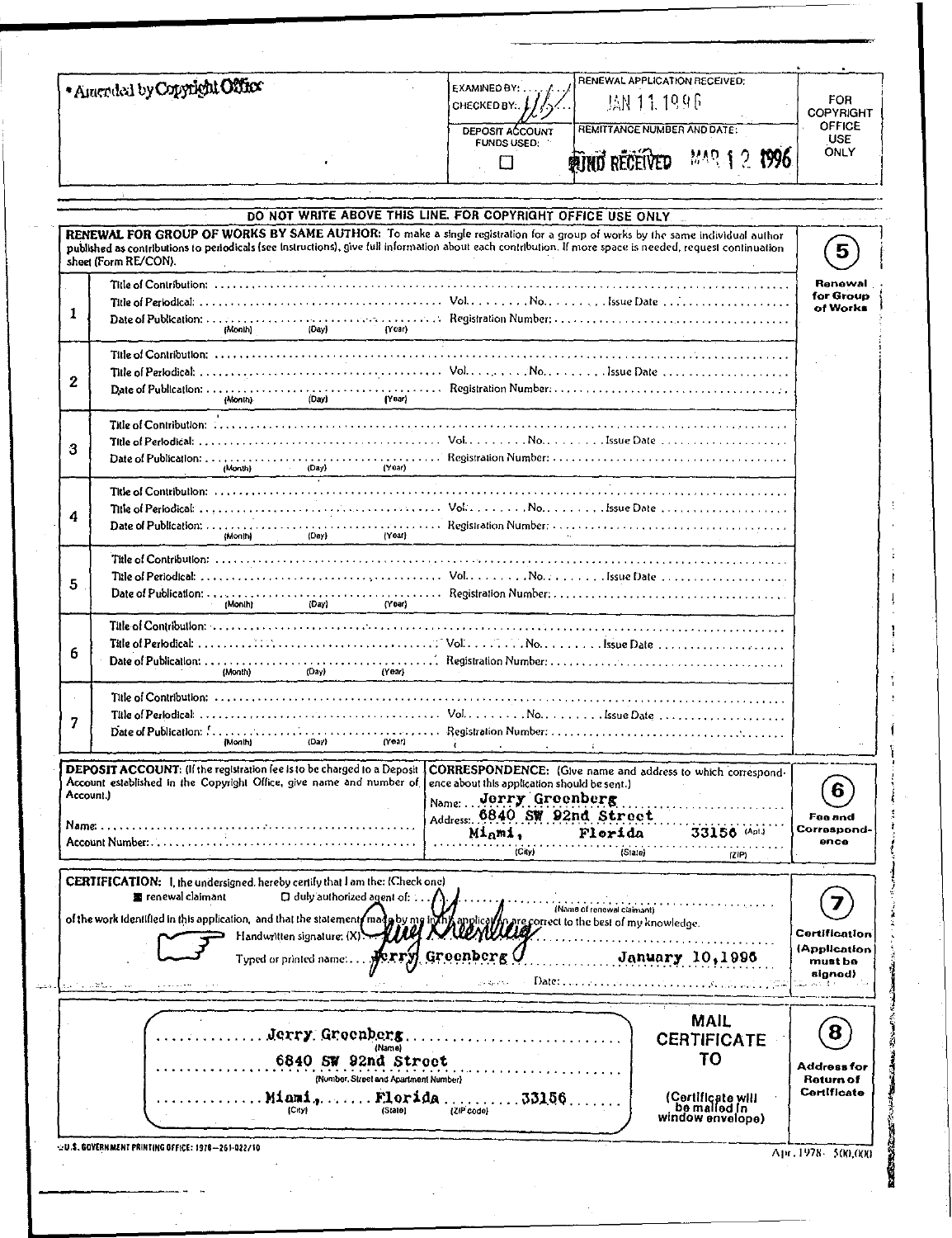### CERTIFICATE OF COPYRIGH AEGISTRATION

|                                     | <b>CERTIFICATE OF COPYRIGH AEGISTRATION</b>                                                                                                                                                                                                                                                                                                                                                                                                                                                                                                                      | ORM VA<br>UNITED STATES COPYRIGHT OFFICE                                                                                                                                                                                  |
|-------------------------------------|------------------------------------------------------------------------------------------------------------------------------------------------------------------------------------------------------------------------------------------------------------------------------------------------------------------------------------------------------------------------------------------------------------------------------------------------------------------------------------------------------------------------------------------------------------------|---------------------------------------------------------------------------------------------------------------------------------------------------------------------------------------------------------------------------|
| <b>ATL</b><br>¢.                    | This certificate, issued under the seal of the Copyright<br>Office in accordance with the provisions of section 410(a)<br>of title 17. United States Code, attests that copyright reg-<br>برد<br>istration has been made for the work identified below. The<br>information in this certificate has been made a part of the<br>13                                                                                                                                                                                                                                 | REGISTRATION NUMBER<br>VA <sub>u</sub><br>$204 - 406$                                                                                                                                                                     |
| $\frac{1}{2}$                       | Copyright Office records.<br>LIBRARY OF CON                                                                                                                                                                                                                                                                                                                                                                                                                                                                                                                      | EFFECTIVE DATE OF REGISTRATION -<br>MAR 11 1991<br>Month<br>Dπγ<br>Year                                                                                                                                                   |
|                                     | <b>REGISTER OF COPYRIGHTS</b><br>OFFICIAL SEAL<br>L SEAL<br>DO NOT WRITE ABOVE THIS LINE. IF YOU NEED MORE SPACE, USE A SEPARATE CONTINUATION SHEET.<br>TITLE OF THIS WORK ▼<br>NATIONAL GEOGRAPHIC SELECTS (5738-045 to 5738-120)                                                                                                                                                                                                                                                                                                                               | NATURE OF THIS WORK ▼ Soc instructions<br>76-PHOTOGRAPHS                                                                                                                                                                  |
|                                     | PREVIOUS OR ALTERNATIVE TITLES V<br>PUBLICATION AS A CONTRIBUTION if this work was published as a contribution to a periodical, serial, or collection, give information about the<br>collective work in which the contribution appeared.<br>Title of Collective Work V<br>If published in a periodical or serial give: Volume V<br>Number Y                                                                                                                                                                                                                      | Issue Date T<br>On Pages Y                                                                                                                                                                                                |
|                                     | NAME OF AUTHOR <b>Y</b><br>â<br>Jerry Greenberg                                                                                                                                                                                                                                                                                                                                                                                                                                                                                                                  | DATES OF BIKTH AND DEATH<br>Year Born T<br>Year Died Y<br>1927                                                                                                                                                            |
| Under the law.<br>the "author" of a | Was this contribution to the work a<br><b>AUTHOR'S NATIONALITY OR DOMICILE</b><br>Name of Country<br>"work made for hire"?<br>$\square$ Yes<br><u> U = Sado _________</u><br>Citizen of $\blacktriangleright$ -<br>OR<br>Domiciled in $\blacktriangleright$ $\ldots$ $\blacksquare$ $\blacktriangleright$ $S_{\blacktriangleright}$ $\blacklozenge$<br>$\alpha$ No<br><b>NATURE OF AUTHORSHIP</b><br>Briefly describe nature of the material created by this author in which copyright is claimed. Y<br>Jerry Greenberg shot these photographs in summer of 1989 | WAS THIS AUTHOR'S CONTRIBUTION TO<br><b>THE WORK</b><br>If the answer to either<br>□ Yes 図 No<br>Anonymous?<br>of these questions is<br>Yes," see detailed<br>Pseudonymous?<br>$\Box$ Yes $\boxtimes$ No<br>instructions. |
|                                     | NAME OF AUTHOR V                                                                                                                                                                                                                                                                                                                                                                                                                                                                                                                                                 | DATES OF BIKTH AND DEATH<br>Year Born ▼<br>Year Died Y                                                                                                                                                                    |
| ロ                                   | Was this contribution to the work a<br><b>AUTHOR'S NATIONALITY OR DOMICILE</b><br>Name of country<br>"work made for hire"?<br>$\Box$ Yes<br>Cilizen of $\blacktriangleright$ .<br>OR.<br>□ No<br>Domiciled in $\blacktriangleright$<br>NATURE OF AUTHORSHIP<br>Briefly describe nature of the material created by this author in which copyright is claimed. T                                                                                                                                                                                                   | WAS THIS AUTHOR'S CONTRIBUTION TO<br>THE WORK<br>If the answer to either<br>$\Box$ Yes $\Box$ No<br>Anonymous?<br>of these questions is<br>Yes," see detailed<br>Pseudonymous?<br>$\Box$ Yes $\Box$ No<br>instructions.   |
| ഡ<br>ℶ                              | NAME OF AUTHOR <b>v</b>                                                                                                                                                                                                                                                                                                                                                                                                                                                                                                                                          | DATES OF BIRTH AND DEATH<br>Year Born ▼<br>Year Died <b>Y</b>                                                                                                                                                             |
|                                     | Was this contribution to the work a<br><b>AUTHOR'S NATIONALITY OR DOMICILE</b><br>"work made for hire"?<br>Name of Country<br>$\Box$ Yes<br>Citizen of $\blacktriangleright$<br>OR-<br>$\Box$ No<br>Domiciled in $\blacktriangleright$<br>NATURE OF AUTHORSHIP                                                                                                                                                                                                                                                                                                   | WAS THIS AUTHOR'S CONTRIBUTION TO<br>THE WORK<br>il ihe answer to either<br>Anonymous?<br>$\Box$ Yes $\Box$ No<br>of these questions is<br>"Yes," see detailed<br>Pscudonymous?<br>$\Box$ Yes $\Box$ No<br>instructions.  |
|                                     | Briefly describe nature of the material created by this author in which copyright is claimed. ▼<br>YEAR IN WHICH CREATION OF THIS<br>WORK WAS COMPLETED This information<br>Complete this information Month<br>muat be given<br>1989<br>ONLY If this work<br>⊀ Year<br>in all cases.<br>has been published.                                                                                                                                                                                                                                                      | DATE AND NATION OF FIRST PUBLICATION OF THIS PARTICULAR WORK<br>Day 1<br>Year 1                                                                                                                                           |
| See instructions                    | COPYRIGHT CLAIMANT(S) Name and address must be given gven if the claimant is the<br>same as the author given in space 2.7<br>Jerry Greenberg<br>6840 SW 92nd Street                                                                                                                                                                                                                                                                                                                                                                                              | d Nation<br>ana ama ama ama any ao amin'ny fivondronan-dia . Ilay kaominina dia kaominina mpikambana amin'ny fivondronan-d<br><b>APPUCATION RECEIVED</b><br>w<br>ONE DEPOSIT RECEIVED<br>шŐ                               |
| before completing<br>this space.    | Miami, Florida 33156<br>TRANSFER If the claimant(s) named here in space 4 are different from the author(s) named<br>in space 2, give a brief statement of how the claimant(s) obtained ownership of the copyright. $\overline{\mathbf{r}}$                                                                                                                                                                                                                                                                                                                       | <b>Sharp</b> in<br><b>2 TWO DEPOSITS RECEIVED</b><br>$\bar{\bm{z}}_{\bm{\psi}}$<br>5۵<br>IE REMITTANCE NUMBER AND DATE<br>oo<br>۵                                                                                         |
|                                     | a kata ing kabupatèn Kabupatèn Kabupatèn Kabupatèn Kabupatèn Kabupatèn Kabupatèn Kabupatèn Kabupatèn Kabupatèn<br>MORE ON BACK > . Complete all applicable spaces (numbers 5-9) on the reverse side of this pages<br>See detailed instructions.<br>● Sign the form at line 8. A.                                                                                                                                                                                                                                                                                 | DO NOT WRITE HERE<br>Page Fot                                                                                                                                                                                             |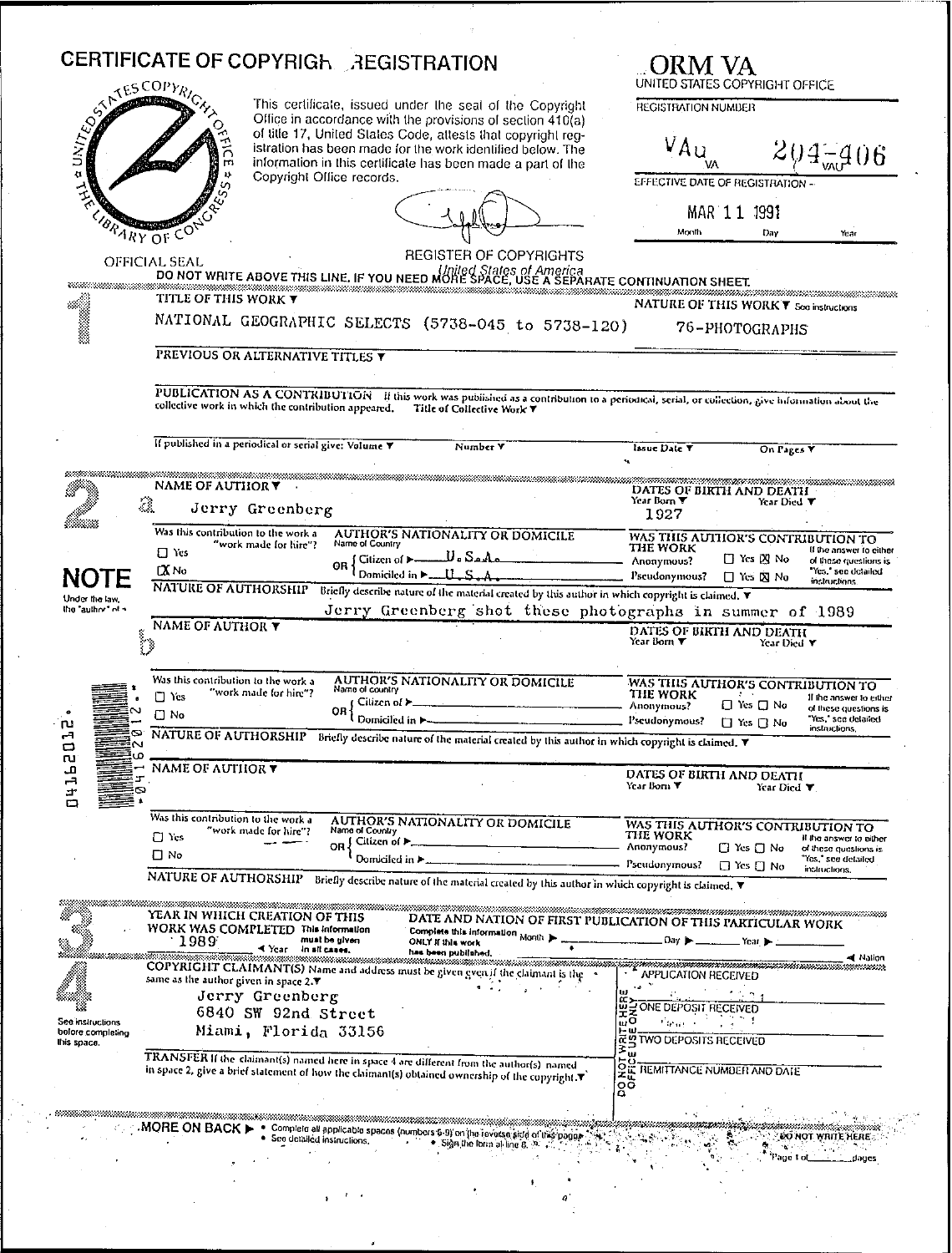|                                             |                  |                                                                                                                                               |                                                                                                                                                                                | 483 PARTA BERTALA<br>EXAMINED B.                                                                                                                                                                                           | form va                          |
|---------------------------------------------|------------------|-----------------------------------------------------------------------------------------------------------------------------------------------|--------------------------------------------------------------------------------------------------------------------------------------------------------------------------------|----------------------------------------------------------------------------------------------------------------------------------------------------------------------------------------------------------------------------|----------------------------------|
|                                             |                  |                                                                                                                                               |                                                                                                                                                                                | <b>CHECKED BY</b>                                                                                                                                                                                                          |                                  |
|                                             |                  |                                                                                                                                               | $VAu = 204 - 406$                                                                                                                                                              |                                                                                                                                                                                                                            |                                  |
|                                             |                  |                                                                                                                                               |                                                                                                                                                                                | CORRESPONDENCE<br>Yes                                                                                                                                                                                                      | FOR<br>COPYRIGHT                 |
|                                             |                  |                                                                                                                                               |                                                                                                                                                                                | DEPOSIT ACCOUNT<br><b>FUNDS USED</b>                                                                                                                                                                                       | OFFICE<br>USE<br>ONLY            |
|                                             |                  |                                                                                                                                               |                                                                                                                                                                                | DO NOT WRITE ABOVE THIS LINE. IF YOU NEED MORE SPACE, USE A SEPARATE CONTINUATION SHEET.                                                                                                                                   |                                  |
|                                             |                  |                                                                                                                                               |                                                                                                                                                                                | PREVIOUS REGISTRATION Has registration for this work, or for an earlier version of this work, already been made in the Copyright Office?                                                                                   |                                  |
|                                             |                  |                                                                                                                                               | □ Yes 図 No If your answer is "Yes," why is another registration being sought? (Check appropriate box) ▼                                                                        |                                                                                                                                                                                                                            |                                  |
|                                             |                  |                                                                                                                                               | $\Box$ This is the first published edition of a work previously registered in unpublished form.                                                                                |                                                                                                                                                                                                                            |                                  |
|                                             |                  |                                                                                                                                               | $\Box$ This is the first application submitted by this author as copyright claimant.<br>$\Box$ This is a changed version of the work, as shown by space 6 on this application. |                                                                                                                                                                                                                            |                                  |
|                                             |                  | If your answer is "Yes," give: Previous Registration Number Y                                                                                 | 4                                                                                                                                                                              | Year of Registration <b>V</b>                                                                                                                                                                                              |                                  |
|                                             |                  |                                                                                                                                               |                                                                                                                                                                                |                                                                                                                                                                                                                            |                                  |
|                                             |                  |                                                                                                                                               | <b>Preexisting Material</b> Identify any preexisting work or works that this work is based on or incorporates. $\blacktriangledown$                                            | DERIVATIVE WORK OR COMPILATION Complete both space 6a & 6b for a derivative work; complete only 6b for a compilation.                                                                                                      |                                  |
|                                             |                  |                                                                                                                                               |                                                                                                                                                                                |                                                                                                                                                                                                                            | See instructions                 |
|                                             |                  |                                                                                                                                               |                                                                                                                                                                                |                                                                                                                                                                                                                            | before completing<br>this space. |
|                                             |                  |                                                                                                                                               |                                                                                                                                                                                | b. Material Added to This Work – Give a brief, general statement of the material that has been added to this work and in which copyright is claimed. $\blacktriangledown$                                                  |                                  |
|                                             |                  |                                                                                                                                               |                                                                                                                                                                                |                                                                                                                                                                                                                            |                                  |
|                                             |                  |                                                                                                                                               | 1999-1999 - 1999-1999 1999 1999 - 1999 - 1999 - 1999 - 1999 - 1999 - 1999 - 1999 - 1999 - 1999 - 1999 - 1999 -                                                                 |                                                                                                                                                                                                                            |                                  |
| Name $\Psi$                                 |                  |                                                                                                                                               | Account Number ▼                                                                                                                                                               | DEPOSIT ACCOUNT If the registration fee is to be charged to a Deposit Account established in the Copyright Office, give name and number of Account.                                                                        |                                  |
|                                             |                  |                                                                                                                                               |                                                                                                                                                                                |                                                                                                                                                                                                                            |                                  |
|                                             |                  |                                                                                                                                               |                                                                                                                                                                                |                                                                                                                                                                                                                            |                                  |
|                                             |                  |                                                                                                                                               |                                                                                                                                                                                |                                                                                                                                                                                                                            |                                  |
| <b>CORRESPONDENCE</b>                       |                  |                                                                                                                                               |                                                                                                                                                                                | Give name and address to which correspondence about this application should be sent. Name/Address/Apt/City/State/Zip $\Psi$                                                                                                |                                  |
|                                             |                  | Jerry Greenberg                                                                                                                               |                                                                                                                                                                                |                                                                                                                                                                                                                            |                                  |
|                                             |                  | 6840 SW 92nd Street<br>Miami, Florida 33156                                                                                                   |                                                                                                                                                                                |                                                                                                                                                                                                                            |                                  |
|                                             |                  |                                                                                                                                               |                                                                                                                                                                                |                                                                                                                                                                                                                            | Bo sure lo<br>give your          |
|                                             |                  |                                                                                                                                               | Area Code & Telephone Number<br>(305)                                                                                                                                          | 667-4051                                                                                                                                                                                                                   | daylime phone<br>a number,       |
|                                             |                  | CERTIFICATION* 4, the undersigned, hereby certify that I am the                                                                               |                                                                                                                                                                                |                                                                                                                                                                                                                            |                                  |
| Check only one $\Psi$<br>$\mathbf T$ author |                  |                                                                                                                                               |                                                                                                                                                                                |                                                                                                                                                                                                                            |                                  |
| <b>C</b> other copyright claimant           |                  |                                                                                                                                               |                                                                                                                                                                                |                                                                                                                                                                                                                            |                                  |
| C owner of exclusive right(s)               |                  |                                                                                                                                               |                                                                                                                                                                                |                                                                                                                                                                                                                            |                                  |
| $\square$ authorized agent of $\square$     |                  |                                                                                                                                               |                                                                                                                                                                                |                                                                                                                                                                                                                            |                                  |
|                                             |                  |                                                                                                                                               | Name of author or other copyright claimant, or owner of exclusive right(s)                                                                                                     |                                                                                                                                                                                                                            |                                  |
|                                             |                  |                                                                                                                                               |                                                                                                                                                                                |                                                                                                                                                                                                                            |                                  |
|                                             |                  | of the work identified in this application and that the statements made<br>by me in this application are correct to the best of my knowledge. |                                                                                                                                                                                |                                                                                                                                                                                                                            |                                  |
|                                             |                  |                                                                                                                                               |                                                                                                                                                                                | Typed or printed name and date $\Psi$ if this is a published work, this date must be the same as or later than the date of publication given in space 3.                                                                   |                                  |
|                                             |                  | Jerry Greenberg                                                                                                                               |                                                                                                                                                                                | March 5, 1991                                                                                                                                                                                                              |                                  |
|                                             |                  | Handwritten signature $(X)$                                                                                                                   |                                                                                                                                                                                | date F                                                                                                                                                                                                                     |                                  |
|                                             |                  |                                                                                                                                               | 'ı VID                                                                                                                                                                         |                                                                                                                                                                                                                            |                                  |
|                                             |                  |                                                                                                                                               |                                                                                                                                                                                |                                                                                                                                                                                                                            |                                  |
| MAIL.<br><b>CERTIFI-</b>                    | Namo Y           |                                                                                                                                               |                                                                                                                                                                                | Have you:<br>• Completed all necessary                                                                                                                                                                                     |                                  |
| <b>CATE TO</b>                              |                  | Jerry Greenberg                                                                                                                               |                                                                                                                                                                                | spaces?<br>Signed your application in space                                                                                                                                                                                |                                  |
| Certificate                                 |                  | Number/Street/Apartment Number Y<br>6840 SW 92nd Street                                                                                       |                                                                                                                                                                                | מת<br>● Enclosed check or money order                                                                                                                                                                                      |                                  |
| rill bo                                     | City/Slate/ZiP 1 |                                                                                                                                               |                                                                                                                                                                                | for \$10 payable to Register of<br>Copyrights?                                                                                                                                                                             |                                  |
| nailed in<br>rindow - S<br>: nvolopo        |                  | ລກນ                                                                                                                                           | : odtraa :                                                                                                                                                                     | Enclosed your deposit material<br>Alh the application and fee ?!<br>MATE TO A Reference Computer<br>ორას ს Congress Washington                                                                                             |                                  |
|                                             |                  |                                                                                                                                               |                                                                                                                                                                                | 10.51205.35<br>17 U.S.C. 1 500(o). Any person with knowingly makes a falso representation of a material fact in the application for copyright registration provided tot by section 400, or in any will be satisment Hed in |                                  |
|                                             |                  | connection with the application, shall be lined not more than $\mathtt{s2,500.}$ ,<br>4U.S. GOVERNMENT PRINTING OFFICE: 1988-202-133 Phinist  |                                                                                                                                                                                |                                                                                                                                                                                                                            |                                  |
|                                             |                  |                                                                                                                                               |                                                                                                                                                                                |                                                                                                                                                                                                                            | June 1988-100,000                |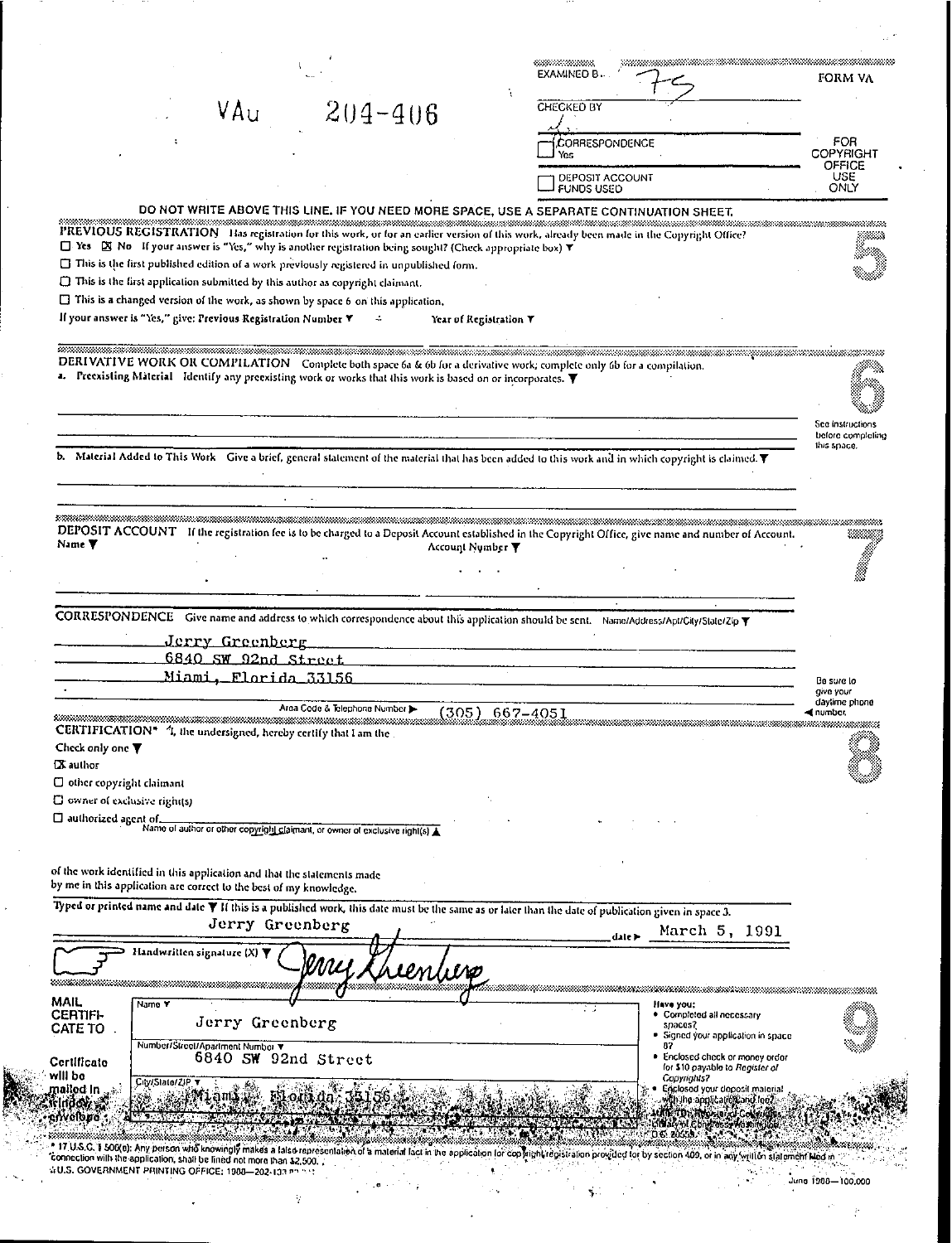|                                       | <b>CERTIFICATE OF COPYRIGHT REGISTRATION</b>                                                                                                                                                                                                                                                                                                          | <b>ORM VA</b><br>UNITED STATES COPYRIGHT OFFICE                                                                                                                                                                     |
|---------------------------------------|-------------------------------------------------------------------------------------------------------------------------------------------------------------------------------------------------------------------------------------------------------------------------------------------------------------------------------------------------------|---------------------------------------------------------------------------------------------------------------------------------------------------------------------------------------------------------------------|
| AT.<br>7/2                            | This certificate, issued under the seal of the Copyright<br>Office in accordance with the provisions of section 410(a)<br>of title 17, United States Code, attests that copyright reg-<br>istration has been made for the work identified below. The<br>information in this certificate has been made a part of the<br>π<br>Copyright Office records. | <b>REGISTRATION NUMBER</b><br>٧A<br>$208\hbox{--}669$<br>٧A<br><b>VAU</b><br>EFFECTIVE DATE OF REGISTRATION                                                                                                         |
| LIBRARY OF CONG                       |                                                                                                                                                                                                                                                                                                                                                       | 5<br>DEC 1985<br>Month<br>Year                                                                                                                                                                                      |
|                                       | REGISTER OF COPYRIGHTS<br>OFFICIAL HONOT WRITE ABOVE THIS LINE. IF YOU NEED/MORES BRACE/US ECONOMIC CONTINUATION SHEET                                                                                                                                                                                                                                |                                                                                                                                                                                                                     |
|                                       | <b>TITLE OF THIS WORK V</b><br>FLORIDA'S UNDERWATER WILDERNESS                                                                                                                                                                                                                                                                                        | <b>NATURE OF THIS WORK ♥ See instructions</b><br>photography                                                                                                                                                        |
|                                       | <b>PREVIOUS OR ALTERNATIVE TITLES V</b>                                                                                                                                                                                                                                                                                                               |                                                                                                                                                                                                                     |
|                                       | PUBLICATION AS A CONTRIBUTION If this work was published as a contribution to a periodical, serial, or collection, give information about the<br>collective work in which the contribution appeared,<br>Title of Collective Work T<br>National Geographic TRAVELER                                                                                    |                                                                                                                                                                                                                     |
|                                       | If published in a periodical or serial give: Volume V<br>Number ⊽<br>11<br>4                                                                                                                                                                                                                                                                          | <b>Issue Date V</b><br><b>On Pages V</b><br><u> Winter 1985/86</u><br>3,80–89                                                                                                                                       |
| a                                     | <b>NAME OF AUTHOR V</b><br>Jerry Greenberg                                                                                                                                                                                                                                                                                                            | DATES OF BIRTH AND DEATH<br>`tear Born ∀<br>Year Died V<br>1927                                                                                                                                                     |
|                                       | <b>AUTHOR'S NATIONALITY OR DOMICILE</b><br>Was this contribution to the work a<br>Name of Country<br>work made for hire"?"<br>$\Box$ Yes<br>f Citizen of ▶<br><b>IISA</b>                                                                                                                                                                             | WAS THIS AUTHOR'S CONTRIBUTION TO<br><b>THE WORK</b><br>he answer to either<br>$\square$ Yes $\square$ No<br>of these questions is<br>Anonymous?<br>You, see detailed<br>Pseudonymous?<br>$\Box$ Yes $\boxtimes$ No |
| NOTE<br>Under the law.                | <b>Er</b> No<br>Domiciled in $\blacktriangleright$ .<br><b>NATURE OF AUTHORSHIP</b><br>Briefly describe nature of the material created by this author in which copyright is claimed. V                                                                                                                                                                | instructions.                                                                                                                                                                                                       |
| the "suthor" of a                     | Underwater & topside photographs<br><b>NAME OF AUTHOR V</b><br>Michael Greebrerg                                                                                                                                                                                                                                                                      | DATES OF BIRTH AND DEATH<br>Year Born V<br>Year Died V<br>1958                                                                                                                                                      |
|                                       | <b>AUTHOR'S NATIONALITY OR DOMICILE</b><br>Was this contribution to the work a<br>Name of country<br>"work made for hire"?<br>$\square$ Yes<br>US A<br>Citizen of <b>P</b> .<br>OR<br><b>四 No</b><br><b>IISA</b><br>Domiciled in D-                                                                                                                   | <b>WAS THIS AUTHOR'S CONTRIBUTION TO</b><br>THE WORK<br>il the answer to either<br>□ Yes ③ No<br>Anonymous?<br>of these questions is<br>'Yes,' see detailed<br>Pseudonymous?<br>T Yes DX No<br>instructions.        |
| Œ<br>m<br>品                           | NATURE OF AUTHORSHIP Briefly describe nature of the material created by this author in which copyright is claimed. V<br>Underwater photographs                                                                                                                                                                                                        |                                                                                                                                                                                                                     |
| Ţ<br>r,<br>ី១<br>o                    | <b>NAME OF AUTHOR V</b>                                                                                                                                                                                                                                                                                                                               | DATES OF BIRTH AND DEATH<br>Year Born ▼<br>Year Died V                                                                                                                                                              |
| o                                     | Was this contribution to the work a<br><b>AUTHOR'S NATIONALITY OR DOMICILE</b><br><b>Neme of Country</b><br>work made for hire"?"<br>□ Yes<br>Citizen of $\blacktriangleright$<br>on<br>$\Box$ No<br>Domiciled in <b>P</b>                                                                                                                            | <b>WAS THIS AUTHOR'S CONTRIBUTION TO</b><br>THE WORK<br>If the answer to either<br>Anonymous?<br>of these questions is<br>$\square$ Yes $\square$ No<br>"Yes," see detailed<br>Pseudonymous?                        |
|                                       | <b>NATURE OF AUTHORSHIP</b><br>Briefly describe nature of the material created by this author in which copyright is claimed. V                                                                                                                                                                                                                        | $\square$ Yes $\square$ No<br>instructions.                                                                                                                                                                         |
|                                       | YEAR IN WHICH CREATION OF THIS<br><b>WORK WAS COMPLETED This information</b><br>muat be given<br>ONLY if this work                                                                                                                                                                                                                                    | DATE AND NATION OF FIRST PUBLICATION OF THIS PARTICULAR WORK<br>Complete this information Month > November Osy > 15 Year > 1985                                                                                     |
|                                       | 1984<br>4 Year<br>in all conne<br>has been published.<br>COPYRIGHT CLAIMANT(S) Name and address must be given even if the claimant is the                                                                                                                                                                                                             | <b>USA</b><br>◀ Nation<br><b>APPLICATION RECEIVED</b>                                                                                                                                                               |
|                                       | same as the author given in space 2.V<br>Jerry & Michael Greenberg                                                                                                                                                                                                                                                                                    | ONE DEPOSIT RECEIVED                                                                                                                                                                                                |
| See instructions<br>before completing | 6840 SW 92nd Street<br>Miami, Florida 33156                                                                                                                                                                                                                                                                                                           | 5.1985<br>EW UCA 0 3. 1 3 0 3<br>EST TWO DEPOSITS RECEIVED                                                                                                                                                          |
| this space.                           | TRANSFER If the claimant(s) named here in space 4 are different from the author(s) named<br>in space 2, give a brief statement of how the claimant(s) obtained ownership of the copyright.V                                                                                                                                                           | w<br><b>OUT THE REMITTANCE NUMBER AND DATE</b><br>oō<br>٥                                                                                                                                                           |
|                                       |                                                                                                                                                                                                                                                                                                                                                       | n t<br>. e.                                                                                                                                                                                                         |
|                                       | <b>MORE ON BACK D</b><br>Complete all applicable spaces (numbers 5-9) on the reverse side of this page.<br>e See detailed Instructions.<br>. Sign the form at line 8.                                                                                                                                                                                 | DO NOT WRITE HER                                                                                                                                                                                                    |
|                                       |                                                                                                                                                                                                                                                                                                                                                       |                                                                                                                                                                                                                     |